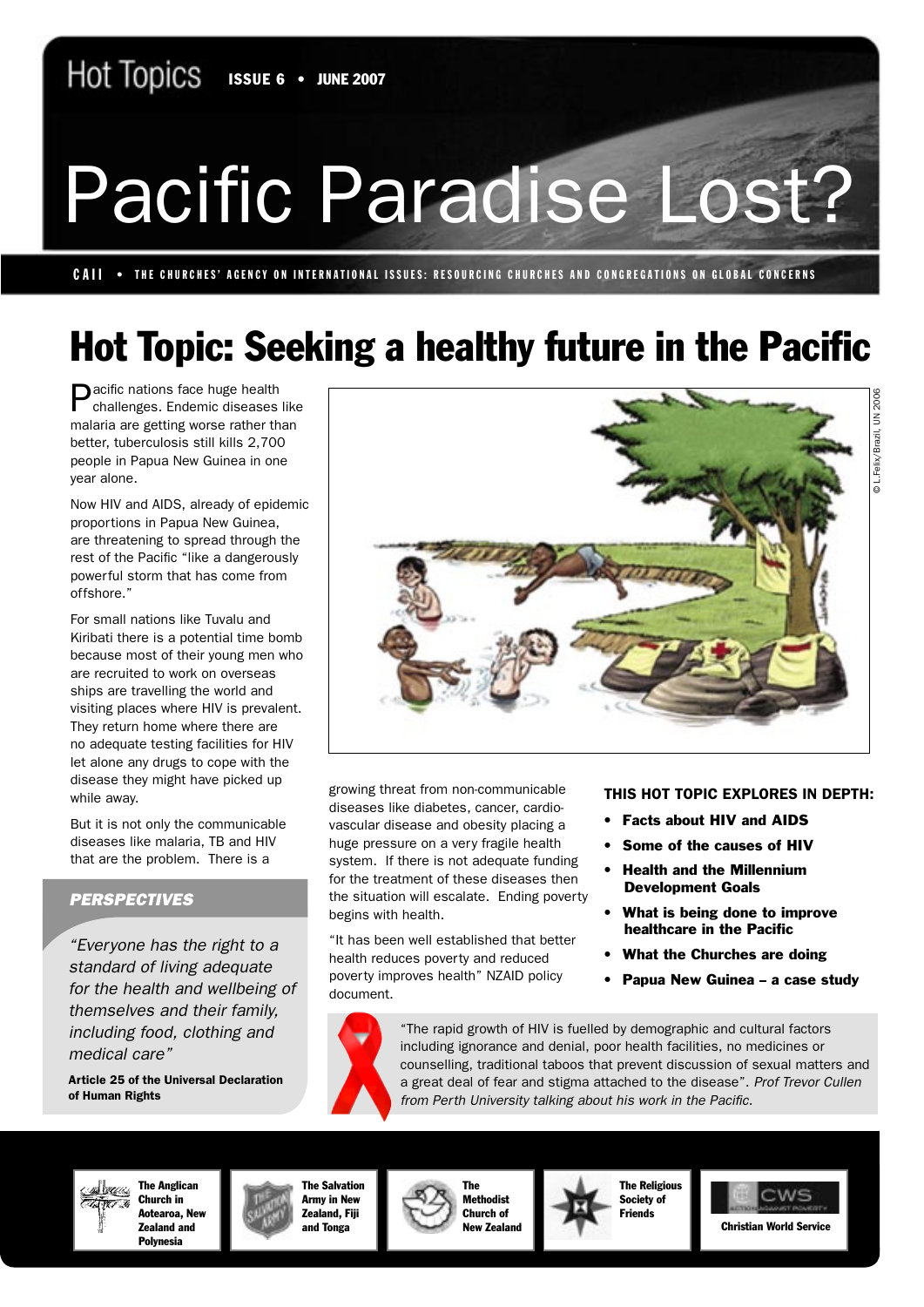# Pacific health issues

### HIV and AIDS in the Pacific

"HIV and AIDS pose a significant threat to poverty elimination in the Pacific region. There is a growing concern that high rates of sexually transmitted infections, gender inequality, and a lack of access to sexual and reproductive health fuel the spread of the virus. Official figures place the number of people living with HIV at 16,000 but given the significant under-reporting, it is estimated that the actual figure is very much higher." NZAID 2006

Although rates of known HIV infection in most countries of the Pacific are, at this stage, quite low, the epidemic has been likened to a 'silent catastrophe'. In Papua New Guinea it is estimated that there could be at least 120,000 people carrying the virus (out of a population of 5.9 million) and the WHO estimates that 20% of the population will be infected in the next decade unless urgent action is taken. This would be similar to the

### **PERSPECTIVES**

"The spread of the HIV and AIDS pandemic continues unabated, with the number of people infected rising once more in some countries which had been thought to be beating the disease"

### Peter Piot, UNAIDS

### **Hot Topics**

Writer: Geoff Tucker

Layout: Ruth Greenaway, Marcus Thomas Thanks to: Copies of the material were sent to the following for review: Fei Tevi, Bishop Halepua, Aso Samoa Saleupolu, Siosifa Pale, and Paula Taumoepeau. Photos www.photoshare.org Cartoons sourced from: www.un.org/events/ aids/2006/exhibit.asp

We remember Major Peter Thorp, the Salvation Army representative on the CAII committee who died suddenly in May of this year.

epidemic that has hit sub-Saharan Africa and makes the prevalence rate the highest in the world outside Africa.

In the Pacific almost equal numbers of men and women are affected by the virus and the disease is spread mainly through heterosexual contact. If the transmission of HIV is primarily through unprotected sexual intercourse, this suggests that married women are very vulnerable. "Women abstain from sex outside marriage, remain faithful to one partner, but the partner isn't doing the same, therefore making these women more vulnerable." UNAID.

Adding to the volatile mix is a high rate of sexually transmitted infections and teenage pregnancies. The rationale for a greater HIV and AIDS epidemic is that it is known that sexually transmitted diseases (STDs) are risk factors for increased transmission. A high rate of STDs reflects a failure of safe sex messages.

UNAID points out that very small Pacific Island nations are more vulnerable to an increasing infection rate as they have poor testing facilities and almost nil treatment. For example, in Tuvalu it is estimated there are now 88 cases of HIV, which translates to an infection rate of 0.8%. What is the future for a country of 11,000 when its infection rate reaches 1in every 100 people or one in twenty people?

### The impact of other diseases in the South Pacific

Pacific peoples have lived with infectious diseases for generations. All have the problem of TB and diarrhoea. Melanesia has had to cope with malaria and Polynesia with dengue fever. An emerging problem, in Polynesia in particular, are "life-style" diseases like obesity, cardiovascular disease, diabetes and lung cancer. The annual meeting of Commonwealth Health Ministers in May 2007, aware of this new phenomenon, took "Lifestyle diseases" as its theme.

### 1. Malaria

Malaria is found in ten Pacific Island nations. It is not to be confused with dengue fever which is another mosquitocarrying disease. Malaria is a deadly

parasite that threatens 40% of the world's population, mostly in remote rural communities and with greatest severity for those in poorer countries. It is spread by a particular mosquito which sucks blood from a person with the parasite transmitting the disease by biting another person.

- There are at least 1 million deaths worldwide each year from malaria. It is the biggest killer of African children and it leaves pregnant women and their children susceptible to low birth weight, anaemia and other disorders.
- Rural people are most affected as access to effective treatment is limited. Most just have to put up with regular bouts of the disease during which they are incapable of doing anything productive, which seriously affects the ability of village people to maintain their gardens and to feed their families.
- Malaria is known to advance the development of AIDS with people who are HIV positive.

### Malaria is preventable and curable but in the Pacific the prevalence is increasing, not decreasing.

#### 2. Tuberculosis (TB)

- TB kills about 2 million people worldwide each year
- One third of the world's population is infected with the disease
- TB advances the development of AIDS with people who are HIV positive.
- TB is the leading killer of people infected with the HIV virus in the developing countries.

### The WHO estimates that there are two million people in the Asia Pacific region with TB but half go undetected.

### **PERSPECTIVES**

"Every minute another 10 people are newly infected with HIV. The problem is not due to a lack of know-how or resources. The problem is one of political priorities".

Thoraya Ahmed Obaid, Executive Director of the UN Population Fund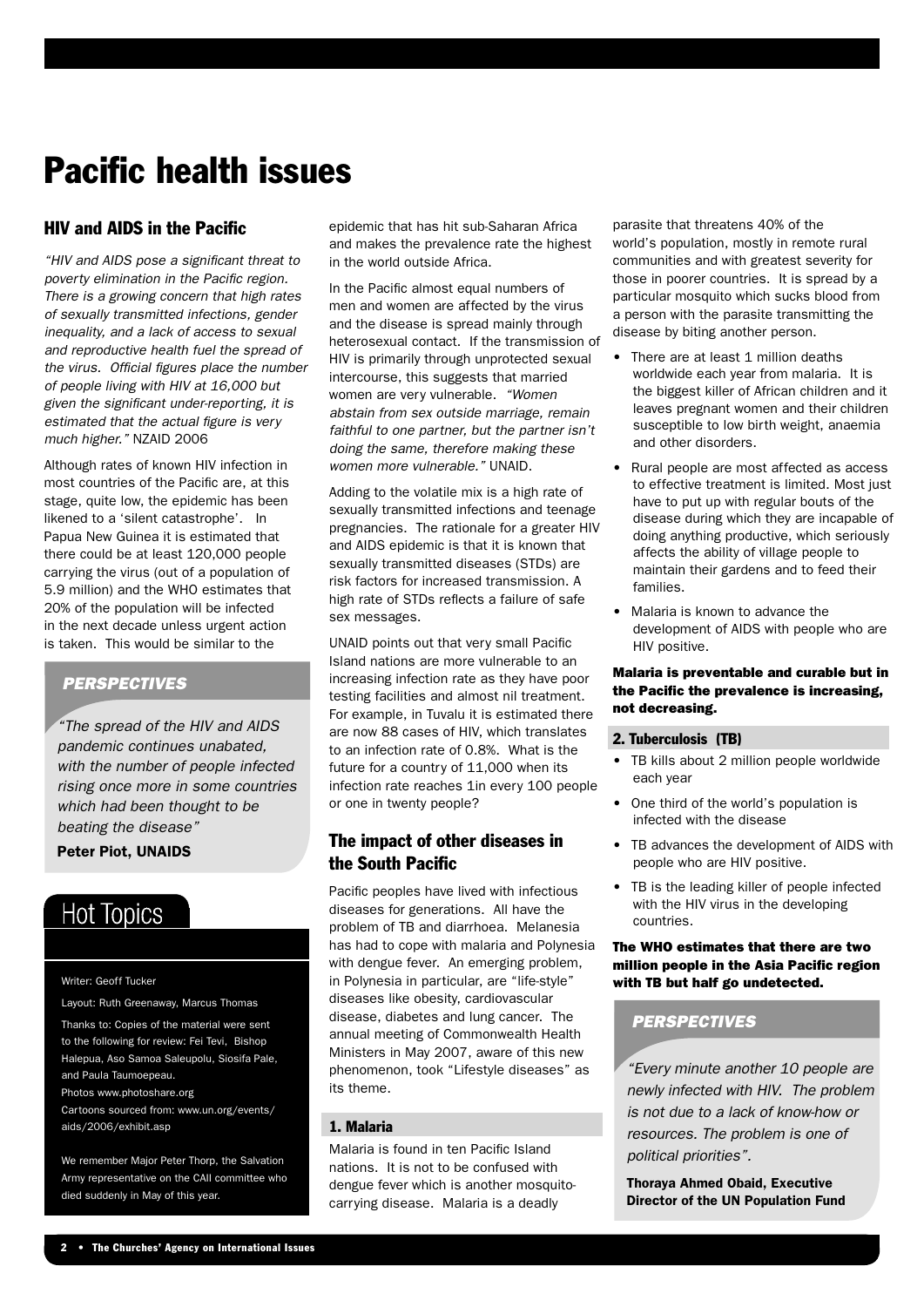# Some of the facts about HIV and AIDS

### What is HIV?

Human Immunodeficiency Virus (HIV) is a virus that infects the cells of the human immune system. This affects the body's defence mechanism so that it cannot fight off certain infections.

It may take several years for the virus to damage the immune system and during this time a person who is infected may infect others. A person who is HIV positive but does not have AIDS, during this time can both look and feel well. **HIV?**<br>
infects the cells of the human<br>
infection relists of the human<br>
infections.<br>
Insegnation rate in the state of the buman<br>
infections.<br>
the immune system and during<br>
a person who is infected may<br>
a person who is infe

HIV can be passed from the bloodstream of an affected person to another by:

- having unprotected sexual intercourse,
- sharing infected needles,
- from an HIV positive mother to her child during pregnancy, during childbirth, or through breastfeeding (although not always),
- through a blood transfusion (rare).

### Casual contact or kissing does not transmit HIV

There is still no cure for HIV although some drugs, called anti-retroviral drugs (ARV), do help people to stay well for a longer period.





www.scoop.co.nz (Tuvalu, 2005)

### How does someone know if they've got HIV?

The only way to know for sure is to get tested. However the difficulties are:

- Some of the symptoms (skin complaints, chest infections and diarrhoea) are the same as lots of other illnesses, particularly TB.
- There are anecdotal stories from the Pacific that people with signs of TB are scared of taking the TB test because others may think they have HIV
- In most Pacific countries there are no testing facilities.

### What is AIDS?

Acquired Immune Deficiency Syndrome (AIDS) develops when someone who is

HIV positive gets to a stage where their immune system breaks down. When they cannot any longer fight off other serious diseases like TB or pneumonia, the condition has developed into AIDS. This is the tragic end result of a process that started many years earlier when a person first became a carrier of HIV. During the HIV pandemic, TB has increased by 20% internationally; a third of all AIDS-related deaths worldwide are due to TB.

### **PERSPECTIVES**

"90% of those infected with HIV do not know it"

(UNAIDS)

### DID YOU KNOW?

- Approximately 40 million people worldwide are infected with HIV, 95% of whom live in developing countries.
- Every year another 5.3 million people are infected with HIV, the virus that causes AIDS.
- More than 25 million people worldwide have died from AIDS since 1981 with 95% of all deaths in developing countries.
- Globally, almost 50% of people living with HIV are women.
- More than 15 million children under the age of 15 have been orphaned by HIV and AIDS. The number is anticipated to double by 2010.
- In 2005 nine out of ten HIV positive people in Africa were not able to obtain medicines to contain the virus.
- Young people aged 15-24 account for 40% of new infections.
- The incidence of HIV and AIDS in Papua New Guinea is now similar to that in sub-Saharan Africa in 1995, with a 50%

(This data has been sourced from Oxfam, UNAIDS, World Health Organisation, FPAID and Asia Development Bank).

Refer to www.avert.org for more information about HIV and AIDS. There is even a quiz section where you can test your knowledge.

(Editors note: This discussion pamphlet uses the terms 'HIV and AIDS' instead of the more traditional form 'HIV/AIDS'. Separating the two terms acknowledges that they are two different but related diseases. If an HIV positive person has access to proper treatment and support then he/she can live a relatively normal life. Only when the disease progresses to AIDS will the person die.)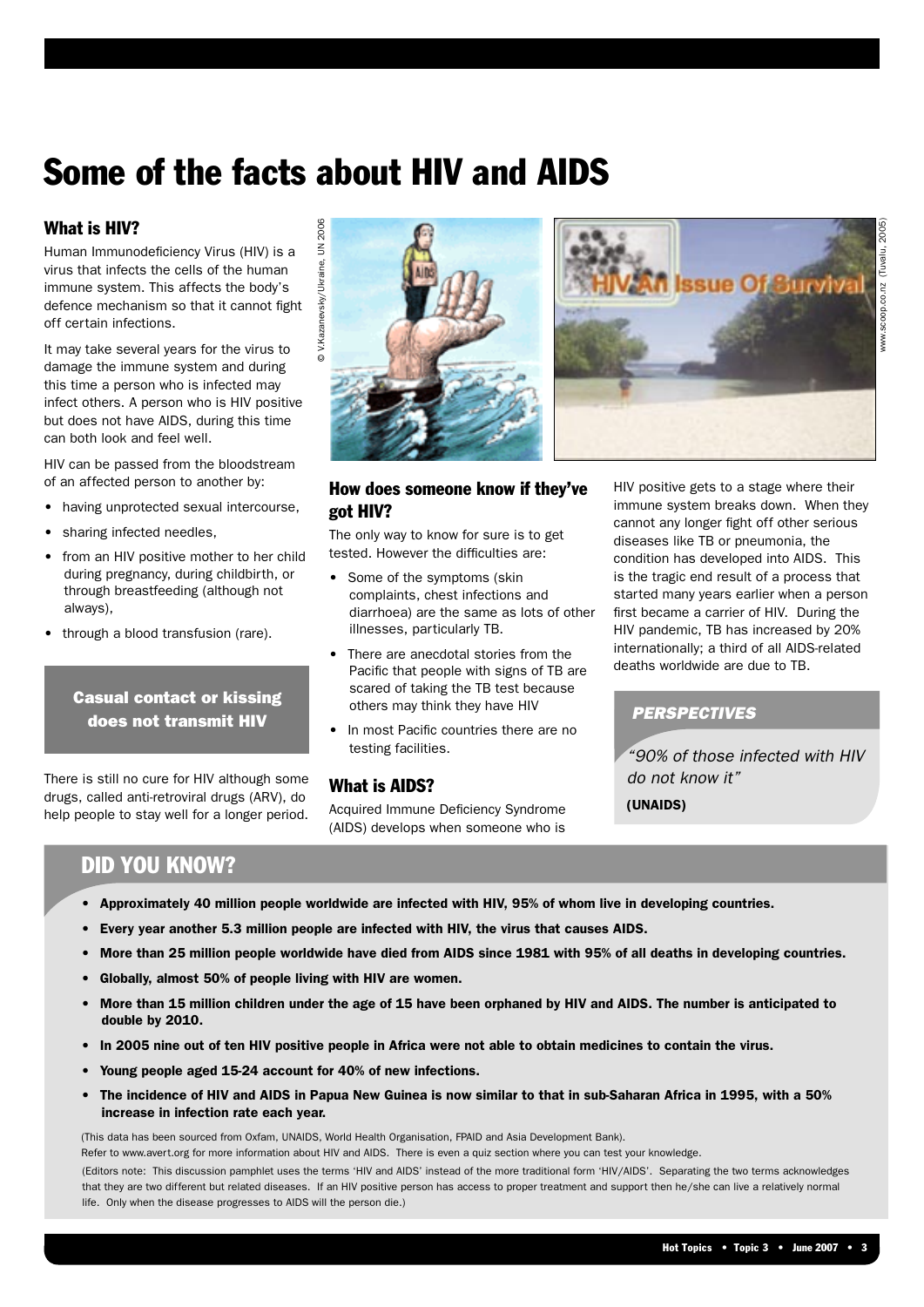### Some underlying causes of HIV

### **Poverty**

As already mentioned, of an estimated 40 million people worldwide living with HIV and AIDS, 95% live in developing countries where poverty is a serious issue. (People of the Pacific prefer to use the term "living in hardship" rather than poverty). Living in hardship in a rural area makes it is almost impossible to access adequate medical care for HIV testing or treatment. Deteriorating family health will lead to greater hardship.

### Gender inequality

HIV is often transmitted because of a power imbalance between men and women. In many societies, men are the decision-makers when it comes to fertility, family size and other reproductive health issues. Women sometimes do not have the choice whether or how or with whom they have sexual intercourse. However in many instances, the sexual and reproductive health programmes available often marginalise men which has a negative impact not only on men themselves but also on the women and children.

FPAID has been working to improve the reproductive health status of men and women in Fiji and the Solomon Islands through an initiative known as the Male Involvement in Reproductive Health (MIRH) project. This programme educates men about their responsibilities as partners in reproductive health.

### Mobile populations

In the Pacific it is common that men go away to work in ships or they move to the town in search of work. Young single women go to the town to look after their relative's children. When these

### **PERSPECTIVES**

"Pacific churches, in their home countries and in New Zealand, have been slow to recognise the human rights of HIV people"

Rev Strickland-Pua

people return to their communities they can unwittingly spread the disease if they have had unprotected sexual intercourse while away. Also, Pacific peoples living overseas often return home to live or to visit and can unwittingly carry the HIV virus back to the village.

### Youth

"Young people, mostly women, count for nearly

half of HIV infections worldwide" (UNAIDS). Although women are the most vulnerable, many commentators also say they are the group with the most potential to stem the tide because they should be able to talk about the problem in a way their parents could not and therefore can take preventive measures to spreading the disease.

### Limited Education

A survey of youth in 17 countries, excluding the Pacific, found that more than half of those questioned could not name any method of protection against HIV. They also did not know that a person who looked healthy could be HIV positive. There is no reason to think this would be any different in the Pacific. (UNFPA).

### Access to health care

In the Pacific access to adequate health care is difficult, especially for people living in villages far from a town centre. HIV testing and treatment is limited to a few of the larger countries and then only in the main centres of population. In 2005 only 15% of people with HIV in the developing world had access to ARV drugs. In Papua New Guinea, the WHO has guaranteed 5 years of free ARV drug supply but that will be confined to people living near a large hospital where there are some testing and treatment facilities.

### Stigma and mis-information

Inaccurate ideas about HIV and AIDS are a contributing factor in the transmission of



HIV. The belief in some places that having sexual intercourse with a virgin will get rid of the HIV virus is another myth. Then there is the belief in some religious circles that prayer will do the trick and there are some churches which believe that HIV is a divine punishment. People who are HIV positive are often treated as outcasts, so any treatment is denied them.

### **Silence**

Perhaps the worst offender is silence. In the Pacific it is not common to talk about issues associated with sex or sexual diseases. Silence and inaction have led to the pandemic that is now facing the world. (See the "Churches respond")

(Some of this information was sourced from Dev-Zone, "Just Change" Issue No 5.)

### **Discussion**

Are young people today in the Pacific able to talk more easily about sexual matters and topics like HIV, or is that a myth?

Are young Polynesians coming to live in NZ away from the restraints of family/village life more vulnerable to contracting HIV?

Is the stigma associated with HIV and AIDS amongst Pacific Islanders living in Aotearoa NZ as great as in their home countries?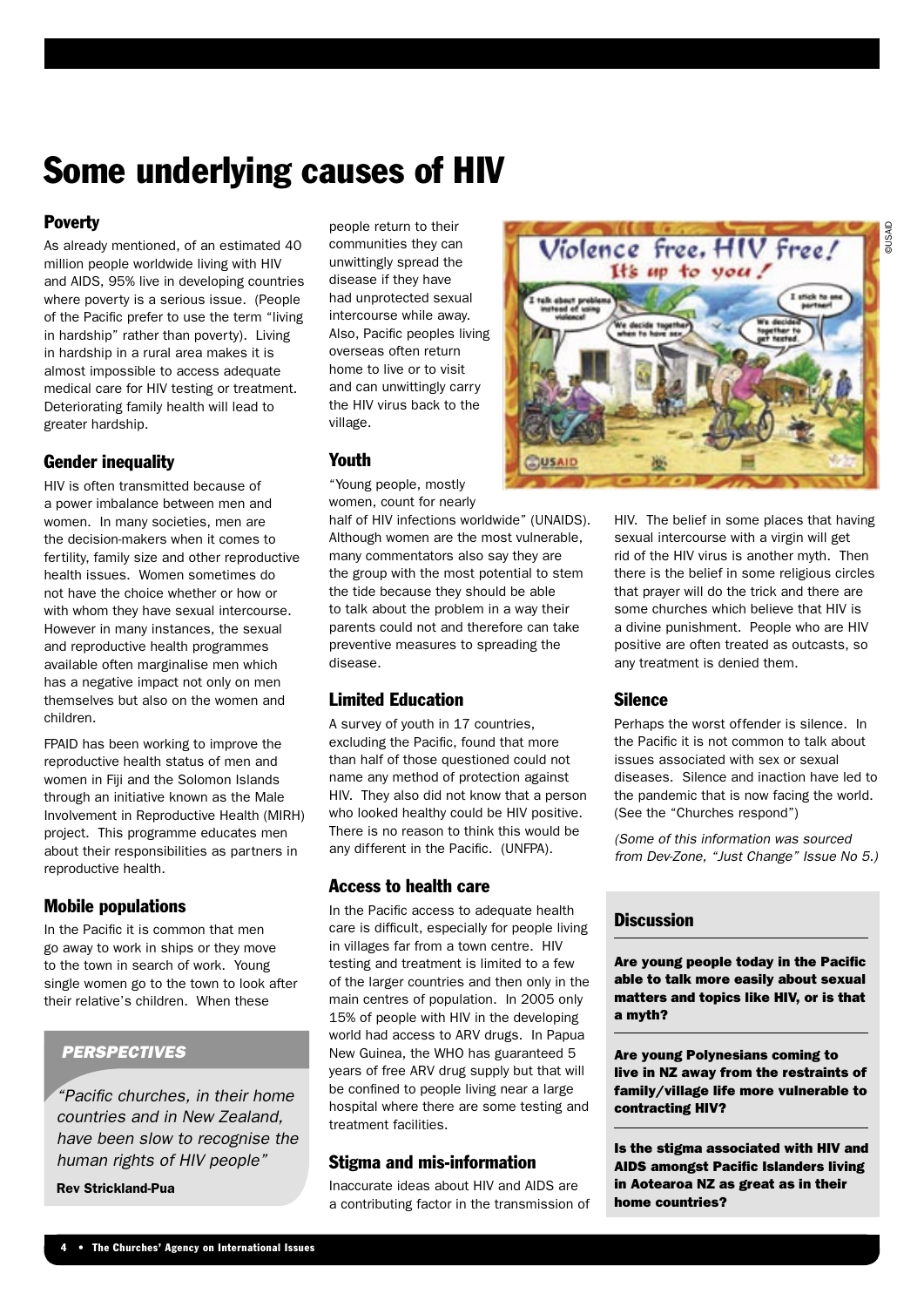## What are the Pacific churches saying?

A consultation in Nadi, Fiji organised by Pacific member churches of the World Council of Churches brought together 36 church people from through-out the Pacific to work out a Pacific response to the HIV and AIDS. An epidemic that has already hit Papua New Guinea could well spread at speed through-out other Pacific Island nations.

### At the end of their consultation the participants put together a statement which has become known as the "Nadi Declaration."

"We believe that the Church as the body of Christ comprises family, youth, women, men and children. Each complements the other; united in solidarity with positive people\*. As the Church we have a unique role to love all, to be a caring and healing community and to stop stigmatising and discriminating against positive people. So we, the Churches, are encouraged to seek forgiveness from God and from positive people for not doing what we ought to have done, and for contributing to their pain and suffering. This will enable us to heal our communities and liberate us to be a healing and reconciling community."

This is a good document for group discussion - to download a copy – refer to www. wcc-coe/resources/documents

\*(The name given by Pacific people to those who are HIV positive).

### The Consultation said:

- To isolate HIV people is a distortion of the will of God.
- To use biblical texts to oppress, exclude, or persecute people with HIV is a misinterpretation of scripture.
- To focus exclusively on sin, morality and HIV is theologically imbalanced.
- HIV is not only due to personal action or inaction, but also to the neglect, irresponsibility and misdeeds of our communities and churches.

The declaration offers some priorities for improving knowledge of HIV and AIDS

- The urgent establishment of a network of resource people around the Pacific to address the issue of HIV and AIDS.
- The urgent requirement to get out information and education material through churches, schools, media and other gatherings.
- The necessity to secure funding. Church budgets must accommodate social and development issues of which a component should be directed to HIV and AIDS.
- The need to empower caregivers who are involved in counselling, home visits and support of positive people.
- The need to empower congregations to actively engage with positive people.

Extensive training would be required for this to have a positive outcome.

A meeting of Methodist and Uniting Church leaders from the Pacific met in Auckland in April 2007 around the theme, "Theological ethics and cultural taboos in the context of HIV and AIDS". A statement prepared by the NZ Methodists after the meeting read, in part:

Despite differences of biblical and theological understandings, participants identified key concerns that require ongoing commitment from the Church:

- Moving beyond responses based on sin and judgment.
- Overcoming the stigma and rejection experienced by the afflicted.
- Recognising the role of power and control, especially in relation to gender issues.
- Replacing ignorance with understanding.
- Responding to homophobia appropriately.
- Overcoming the neglect and denial that have surrounded the issues of sexual health.

The Church is called to be active in all these areas, to speak openly and to advocate on behalf of those affected by HIV and AIDS.

### Myths about HIV and AIDS

"AIDS has nothing to do with me. It is a disease of sinners, prostitutes, homosexuals and drug addicts"

It is estimated that through-out the world up to 80% of women who are infected with HIV are not sex workers nor are they promiscuous persons; most are married and in one-partner relationships.

"The Church is against talking about sex and sex-related issues"

Some churches are speaking out - "There is no religious constraint to talking about sex when it is in relation to better physical and spiritual health. Where we see injustice it is our duty to speak out. Silence breeds violence." says Bishop Halapua, Anglican Diocese of Polynesia.

"Talking about sex and using condoms promotes promiscuity."

No it does not. People are talking about safe sex but... "The fact is whether we talk about sex or not young people in the region the age of 14 are sexually active." says Lai Wainikesa, Student Counsellor of the University of the South Pacific.

### **PERSPECTIVES**

"Pacific churches and Pacific leaders have a long way to go before true dialogue on HIV infection can take place. Conservatism, and a strict cultural observance aligned to fundamentalist Christian values weave through the fabric of every day Pacific life. We are still in denial mode. Like an ostrich with its head in the sand we hope it will go away. Amongst many Pacific Churches there is a dominant right wing theology of discrimination and oppression against gays, lesbians, and HIV and AIDS. Gender discrimination and sexual violence have yet to be addressed" Pacific Minister the Rev Strickland-Pua (Scoop Media, 2007).

Do you agree? – Is there still a right wing theology of discrimination surrounding discussion of HIV and AIDS dominant in the Pacific churches today?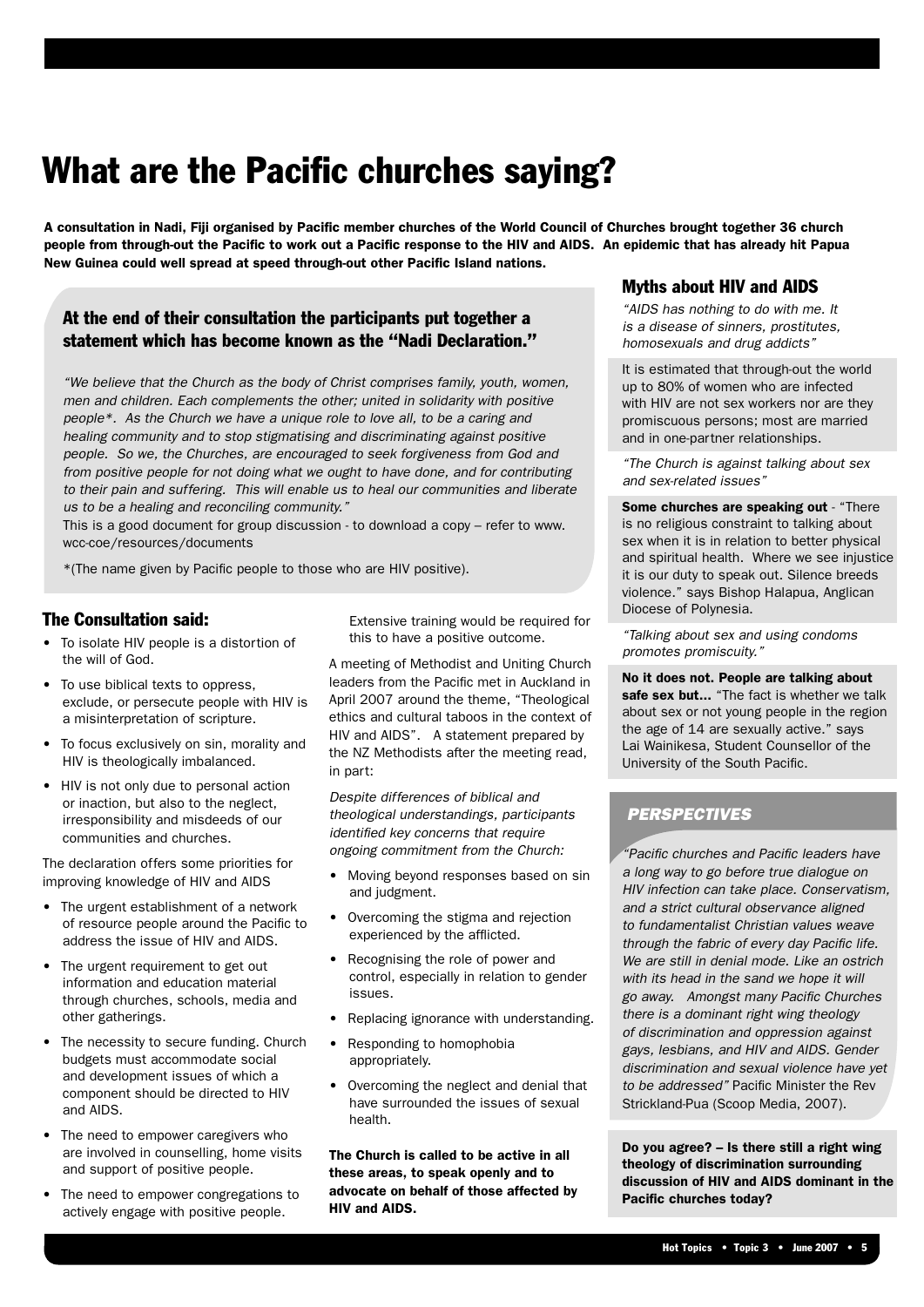### Health and the Millennium Development Goals

In September 2000, representatives from 189 governments around the world signed the "Millennium Declaration" and committed themselves to achieving sustainable reductions in the major dimensions of extreme poverty. To keep track of progress (or lack of it) against this visionary global compact, the Millennium Development Goals (MDGs) were established as eight quantifiable and shared priorities to be achieved by 2015. Each goal has targets attached to it - e.g. in Goal No 6 the target is to have halted, the spread of HIV and AIDS, malaria and other diseases by 2015.

Although each goal stands by itself and is to be tracked separately, in reality the goals are all strongly interlinked and there is an emphatic declaration that health is critical to development.

### Why the emphasis on good health? Because it...

- Gives people strength to transform the cycle of poverty or hardship.
- Enables young people to achieve at school.
- Helps women to fulfil their human rights to achieve their full potential.

### **PERSPECTIVES**

"We cannot allow health to remain a secondary item on the international agenda... We know that the vast majority of human suffering and early deaths in the world are poverty related ... ill health leads to poverty and poverty breeds ill health. People in developing countries carry 90% of the disease burden yet have access to only 10% of the resources used for health."

The Director General of the World Health Organisation (WHO), 1998



- Enables children to live longer and grow into responsible citizens.
- Enables HIV positive people to live useful lives and to delay the onset of AIDS.

Let's look at one or two of the goals in light of Goal No 6 - "Combat HIV and AIDS, malaria and other diseases."

#### 1. Eradicate extreme poverty and hunger

If a person in a household is affected with HIV that will probably mean that this person cannot work in the gardens or catch fish, and thus his/her ability to support the family is seriously diminished. The stigma associated with HIV is such that if it is known that the person is HIV positive then the family will probably be isolated and treated badly. If there is no adequate medicine then there is the probability of rapid progress toward acquiring AIDS. Poverty for the whole family is inevitable. (To date, 15 million children worldwide have been orphaned by AIDS – UNICEF, 2005). Thus, stemming the tide of HIV will assist the eradication of poverty

#### 2. Reduce child mortality

HIV and AIDS are a significant factor in child mortality. In Africa, where HIV is endemic, child mortality rates have worsened, in Botswana by a massive 90%, in Zimbabwe by 55%, and in South Africa by 10%. As yet we have no data from the Pacific.

Child mortality can be attributed to AIDS even for uninfected children. In families weakened by HIV or AIDS, children are more likely to get sick and die from other causes. This is the case in the Pacific where malaria and TB are endemic – two diseases that quickly weaken the total health of a family. Thus, stemming the tide of HIV will reduce child mortality rates.

### The Millennium Development Goals are:

- 1 Eradicate extreme poverty and hunger
- 2 Achieve universal primary education
- 3 Promote gender equality and empower women
- 4 Reduce child mortality
- 5 Improve maternal health
- 6 Combat HIV/AIDS, malaria and other diseases
- 7 Ensure environmental sustainability
- 8 Develop a global partnership for development.

Refer to: www.un.org/millenniumgoals for more information

#### 3. Improve maternal health

Women are often the innocent victims of HIV. In the Pacific, more often than not, they do not know they have the virus because of ignorance of the disease or because of limited testing facilities. Pregnant women who are infected with HIV are at a higher risk of prenatal and childbirth complications because of their suppressed immunity. Complications include miscarriage, anaemia and other blood diseases.

Thus, stemming the tide of HIV will significantly reduce maternal mortality.

In July 2007, the mid-point of the programme to achieve the MDG's, the world stands at the crossroads. Some progress has been made internationally but in the Pacific it is debatable that any progress has been made at all. It is the "marginalised" area of the world, too small to be heard in the forum of the international funding agencies and a long way from major media organizations.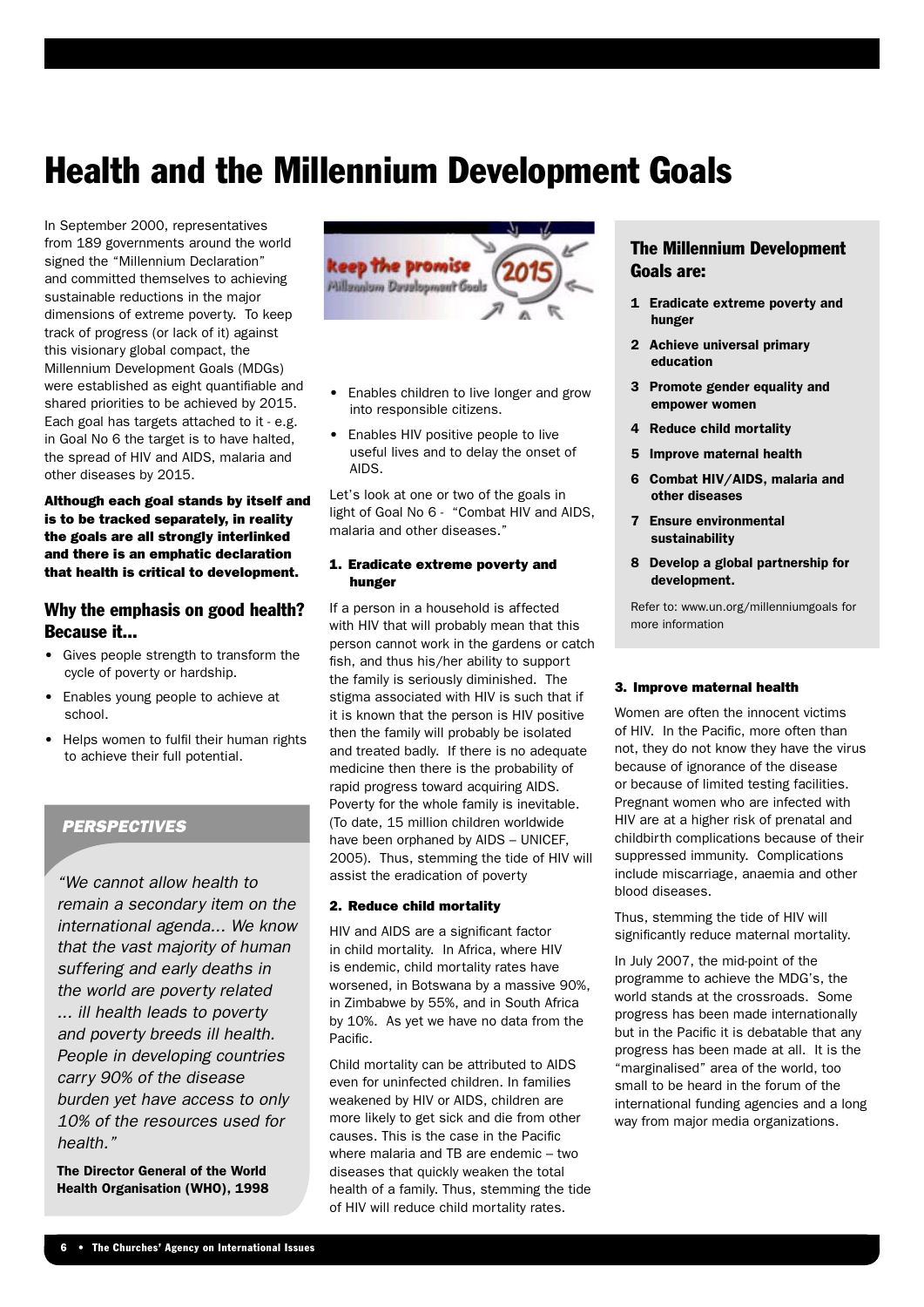### What do we know about healthcare in the Pacific?

### For a start it needs to be said that there is a woeful lack of information and statistics regarding health in most Pacific Island nations.

This is acknowledged by the leading regional organization, the Secretariat of the Pacific Community, "Health data in the Pacific region is particularly scarce and the quality unreliable".

The UN in 2005 noted "only 7 of the 20 PNG provinces had any sort of data collection for HIV."

Therefore it is understandable that most overseas countries and agencies are reluctant to offer specific assistance until they have a clear picture of what the need is. At the moment most of the financial assistance is aimed at getting plans in place and gathering the necessary statistical data required to make an evidence-based response. Also, Pacific nations are small and isolated from international agencies.

### So what does the Pacific receive internationally?

The International Global Fund to support health initiatives to combat the spread of AIDS, malaria and TB is a powerful UNsponsored organization. Up to this point however, its only real involvement in the Pacific in the area of HIV and AIDS has been in Papua New Guinea. (In 2006 it did make some funding available for malaria control in Vanuatu and the Solomon Islands.) No other Pacific nation has so far received any financial assistance from the International Global Fund to arrest the spread of these three diseases which are endemic in the Pacific. Many meetings have been held and there are a number of plans in place but as yet little action. www.theglobalfund.org

The Secretariat of the Pacific Community (SPC) is probably the most respected and effective regional organisation trying to improve the quality of information available about Pacific health. It acts as a regional body on behalf of member countries but it struggles with lack of information and commitment: "Progress toward achieving

the Millennium Development Goals will be heavily dependent on political commitment but also on each country's quality of information provided by planners and policy makers." www.spc.int

The SPC is in the process of making application to the next funding round of the International Global Fund to provide for the needs of those affected by HIV and AIDS, malaria and TB

The Asian Development Bank is also co-operating with the SPC particularly in the campaign to arrest HIV in 10 Pacific countries. It was instrumental in establishing "Seafarers Drop-In-Centres" in Kiribati, Vanuatu and the Solomons. These will be secure, comfortable areas where Island nationals working on foreign owned cargo ships can access the Internet, call home, access information on safe sex, and get referrals for voluntary HIV testing and counselling. The ADB says, "Factors such as low levels of condom use, high levels of mobility, and a strong presence of sexually transmitted infections have left the Pacific at risk from the spread of HIV." www.adb.org

The World Health Organisation has an office for the Pacific in Manila, quite a distance from most Pacific Island nations. However it has taken a lead role in getting some coordinated planning for the Pacific around the delivery of health services. It sponsors the annual meeting of all Health Ministers in the Pacific region, an important gathering for the sharing of information. www.who.org

NZAID and AUSAID (the New Zealand and Australian governments' international aid agencies) are both active in improving the healthcare of Pacific Island nations. NZAID's \$6.5 million Pacific Regional Health Programme aims to address the key regional health challenges "through improved planning, delivery and management of health services." There will be multi-year primary healthcare initiatives for communicable and non-communicable diseases, cooperating with the Pacific Aids Foundation and the Fiji School of Medicine.

In 2006/07 NZAID committed \$8 million to support HIV initiatives in the Pacific to address questions of gender inequality, access to sexual and reproductive health information, mother-to-child transmission and stigma and discrimination facing people with HIV. It has supported SPC initiatives with \$7.5 million over 3 years.

### What work is being done by Non-Governmental Organizations (NGO's)?

There are a number of international agencies such as Red Cross, the World Council of Churches, Christian World Service, Tear Fund, World Vision, Oxfam, Family Planning International Development and many others involved in supporting health services in the Pacific.

Some examples are: Oxfam is involved in a programme providing clean and fresh water to people living with HIV in Papua New Guinea. Christian World Service supports a programme for women's rights in Tonga. In the Solomon Islands it has a programme assisting and encouraging women into decision-making and addressing social wellbeing needs for women and their families. Family Planning International Development is working with communities in Fiji, the Solomon Islands and PNG on education around reproductive health, prevention of sexually transmitted infections and treatment for HIV and AIDS.

### What can Pacific Island nations do to help themselves?

Most Pacific Island nations provide hospitals in their main centres and service regional heath clinics in villages. Most train their own nursing staff and medical officers. The Fiji School of Medicine, established in 1884, has a long and proud history of training doctors and other medical staff to provide basic medical care in the Pacific region and in recent years Papua New Guinea has trained its own doctors. However most hospitals and health clinics provide only basic care, not because they want to, but because they cannot afford to provide anything more.

### Discussion:

What more can be done to support the delivery of healthcare services in the Pacific?

What do you know about the work of development agencies and their partners in the Pacific? How best can their work be supported?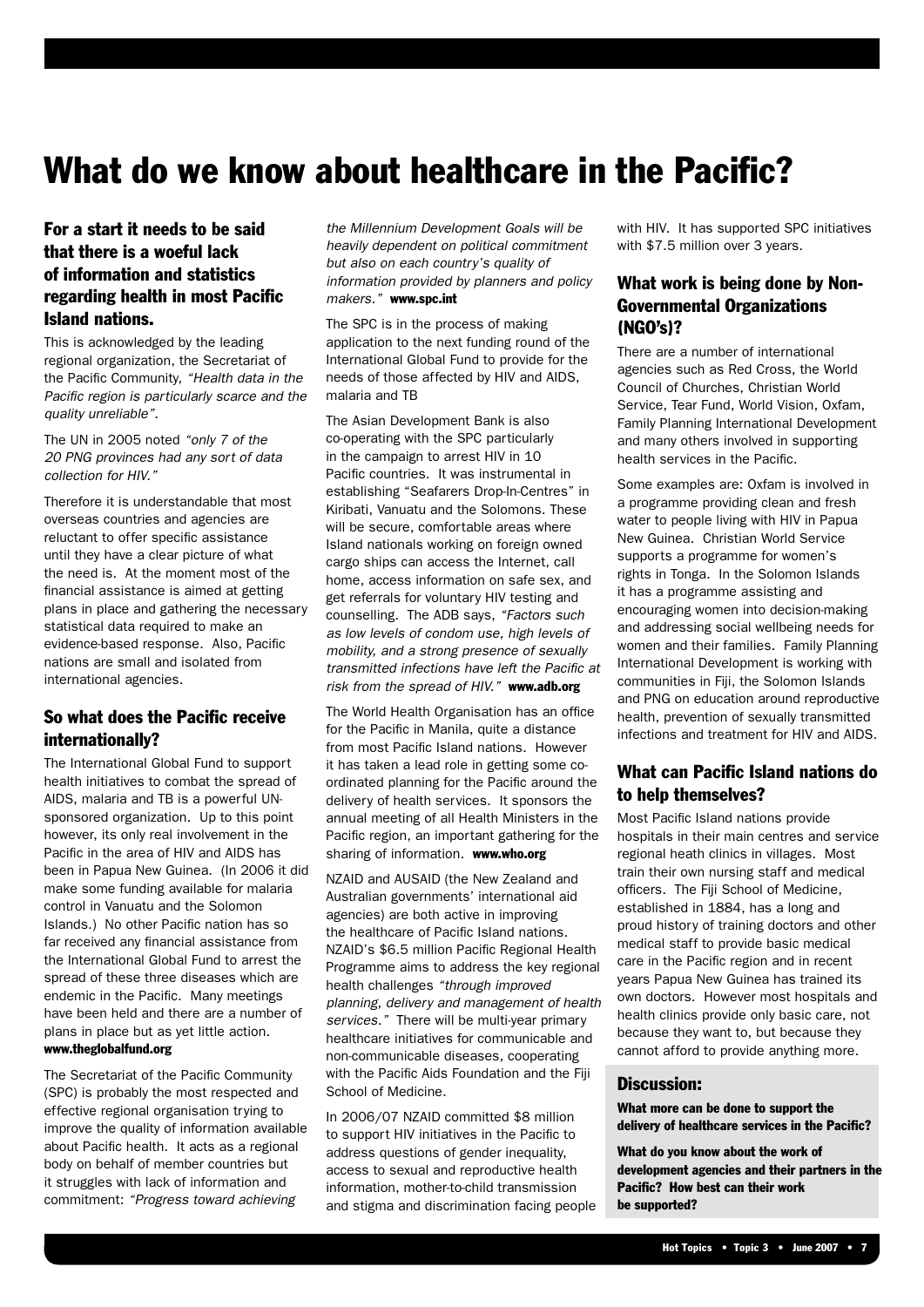# Papua New Guinea - A case study



Male reproductive health needs are discussed between a local villager and Community Based Distributor Robert Awai in the Markham District, a rural area in Papua New Guinea.

With 40% of 5.5 million people living<br>Win poverty there are bound to be a few health problems. When 80% of the population are living in remote areas isolated from health services, add to the mix, 700 different languages in which to convey the message of disease prevention; you can begin to understand a little of the health crisis facing Papua New Guinea.

Some additional facts for PNG.

- Life expectancy 57 years
- Estimates that between 40-65,000 people are living with the HIV virus with a 50% increase each year. The spread of the disease matches Africa in the mid 1990s
- 12% of students at the University of Papua New Guinea are HIV positive
- 30,500 people with TB with 2,700 deaths in 2004
- 20% of TB patients are HIV positive
- 81,000 people confirmed with malaria in 2006 (1 million suspected) with 700 deaths
- 10 out of every 100 children die before the age of 5

(NZAID, UNAIDS, WHO, OXFAM)

### **PERSPECTIVES**

"If I get a test and it is positive then I am condemning myself to being discriminated against."

(anon)

A major factor in the HIV epidemic is the prevalence of sexually transmitted infections (STIs), which is among the highest in the world. The status of women in PNG often means that women are disempowered when it comes to making safe sex decisions. The WHO estimates that PNG generates more than 1 million cases of curable STI's each year, but that STI health centres are seeing only 1% of these cases. It predicts that 1 in 5 men, women and children will be infected by HIV within the next decade unless urgent action is taken now.

Related to this is the difficulty in accessing healthcare. People in PNG often cannot get to a clinic because there isn't one, or it is too far away. Another issue is staffing a clinic only with a male nurse.

The first case of HIV was confirmed in 1987 but it is only in the last year or two that enough people have been making enough noise to ensure that the epidemic is being faced realistically. But recognising the problem does not mean that the resources can easily be found to deal with it. There is a history of pushing the problem under the carpet, a history of stigma and persecution and a reliance on all kinds of "alternative" treatments for the disease. Some health workers are reluctant to care for people with HIV and many HIV positive people are rejected by their families, their Church and communities. Some reports say that about 3,000 children, many of them AIDS orphans, are living on the streets in Port **Moresby** 

There is also the problem of testing for HIV and the provision of ARV drugs. Testing is spasmodic and dependent on what a clinic can offer. Although the WHO has guaranteed five years of free ARV drugs there is not much chance of getting these drugs into rural areas.

Many people who receive an HIV positive diagnosis disappear and then return to the clinic or the hospital only to die. A further complicating factor is the shortage of qualified health workers. With stigma attached to HIV and AIDS there has been little enthusiasm for nurses to train for working with people affected by HIV or AIDS.



Women and men crowd around the entrance to the Papua New Guinea Family Health Office in Lae to learn more about reproductive health. People walk great distances from their villages, often walking for days to receive free advice and education on reproductive health issues.

Where more than 90% of the population are Church-going Christians it would be hoped that the Church would be in the forefront of changing attitudes toward this epidemic. However, the Church in PNG is theologically conservative and has preferred to preach abstinence, fidelity and the sinfulness of sex outside marriage. It has been judgemental on sexually transmitted infections (as have most churches around the world). It has cared for those who suffer but it has not been leading the way to ensure that a disease is treated at its source. Even though the official word from the Government is "100% condom use" some Churches find this difficult. A Catholic clinic gets around the problem by having a box of condoms at the exit door with a sign "Help yourself".

Much of the assistance for HIV and AIDS sufferers, apart from the hospitals in the main urban centres, has been provided by Non Governmental agencies (NGOs) that do not have the same reservations as Church clinics.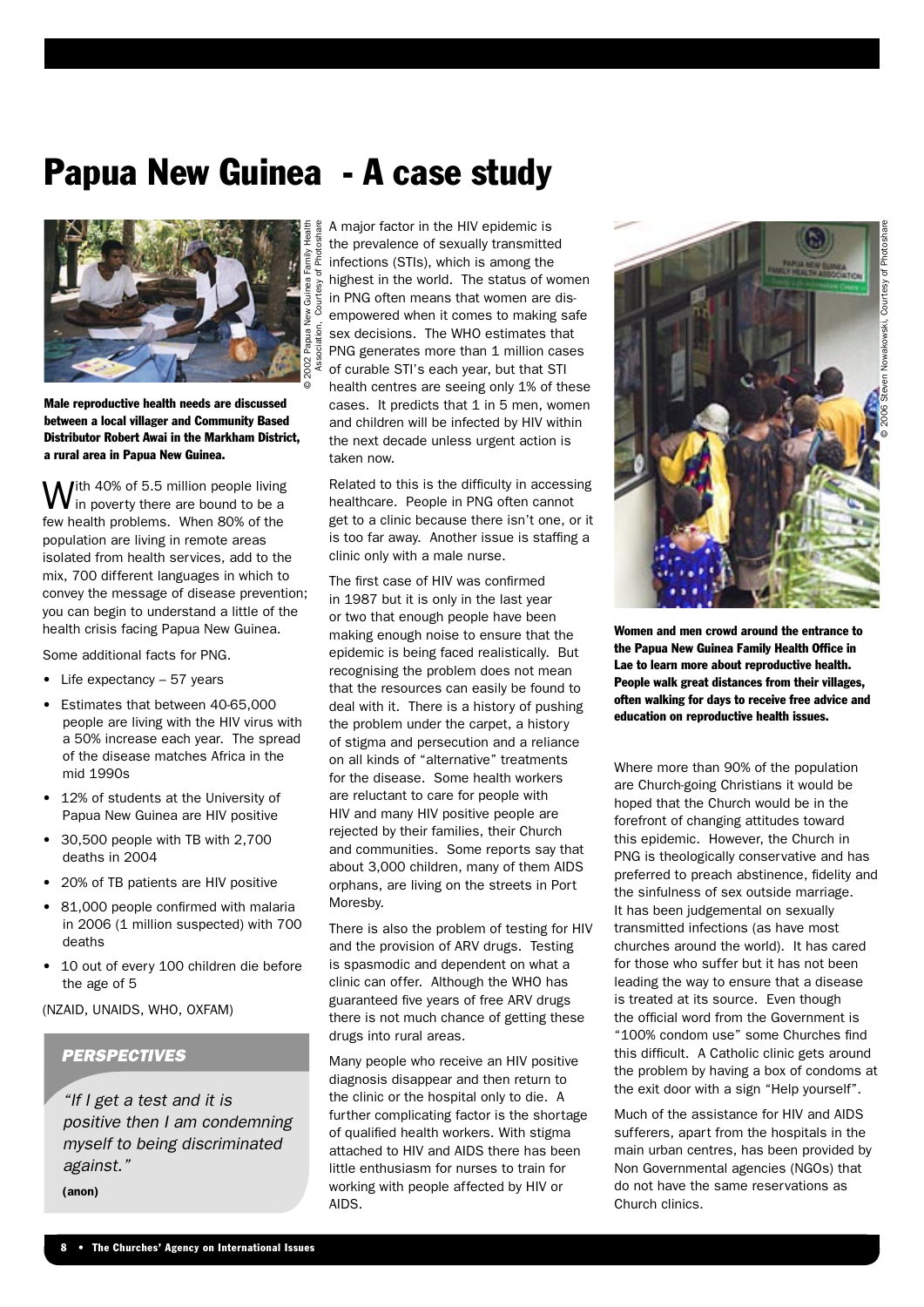### Some good news

There is a growing awareness that the problem has become an epidemic and there are signs that Government health services, the Churches and the NGO's are beginning to cooperate to stem the tide. The business community has also taken some initiative. In January 2007 180 of PNG's leading business companies came together to "declare war on HIV and AIDS". Employers are now co-operating with staff to ensure access to HIV treatment, and to embark on an educational campaign amongst employees. The business community has promised K4.5 million over 3 years. With the PNG government tripling its budget for HIV this year and Australia committing K200 million over the next five years, the opportunity to turn the tide has never looked better.

The National Parliament through an act of Parliament set up the National AIDS Council and its Secretariat to facilitate a comprehensive multi-sector response to HIV and AIDS in the country. Its membership comprises 17 government departments, representatives of the private sector through the Chamber of Commerce, the Church sector, nongovernment sector, the Council of Women, Department of Justice and Attorney General, Department of Finance and Person Living with HIV and AIDS.

For more information refer to: www.staging.nacs.org.pg

For more information on a programme encouraging men to be responsible as partners in reproductive health refer to the NZ Family Planning International Development programme at: www.theword.org.nz/SITE\_ Default/SITE\_fpaid/SITE\_programmes/PNG.asp

Also refer to - HIV and AIDS in PNG: A reality check. Trevor Cullen, Edith Cowan University, Western Australia. Pacific Journalism Review, 12 (1) 2006

Refer to: www.archives.pireport.org/ archive/2006/May/jpr.pdf

Stories of Positive people in PNG - www.plwha. org.au/talkabout/HTML/issue%20124/features/ pospng.htm

National AIDS Council PNG - www.staging.nacs. org.pg/www/html/7-home-page.asp



A HIV/AIDS counsellor hangs a sign on her door stating her counselling office is full in Angau Hospital, Lae, Papua New Guinea. HIV/AIDS has the potential to cripple the country at current rates of infection. Unfortunately, HIV/AIDS carries a stigma which forces victims to leave their communities and often end up on the streets.

### Discussion:

The business community of PNG are being so committed to encourage staff to get HIV tests. Would that happen in New Zealand?

What can be done to further support women in PNG?



### **PERSPECTIVES**

"We need to care, treat and protect people infected and affected by HIV/AIDS. Papua New Guineans living with HIV/ AIDS could be our brothers, sisters, sons, daughters and wantoks. Let us give out support and care."

The Right Honorable Sir Michael Somare, CMG Prime Minister of Papua New Guinea

"Silence kills, stigma kills. We should not want those living with HIV to be the modern equivalent of the biblical leper who had to carry a bell and a sign saying, 'I am unclean'."

Archbishop Desmond Tutu, July 2004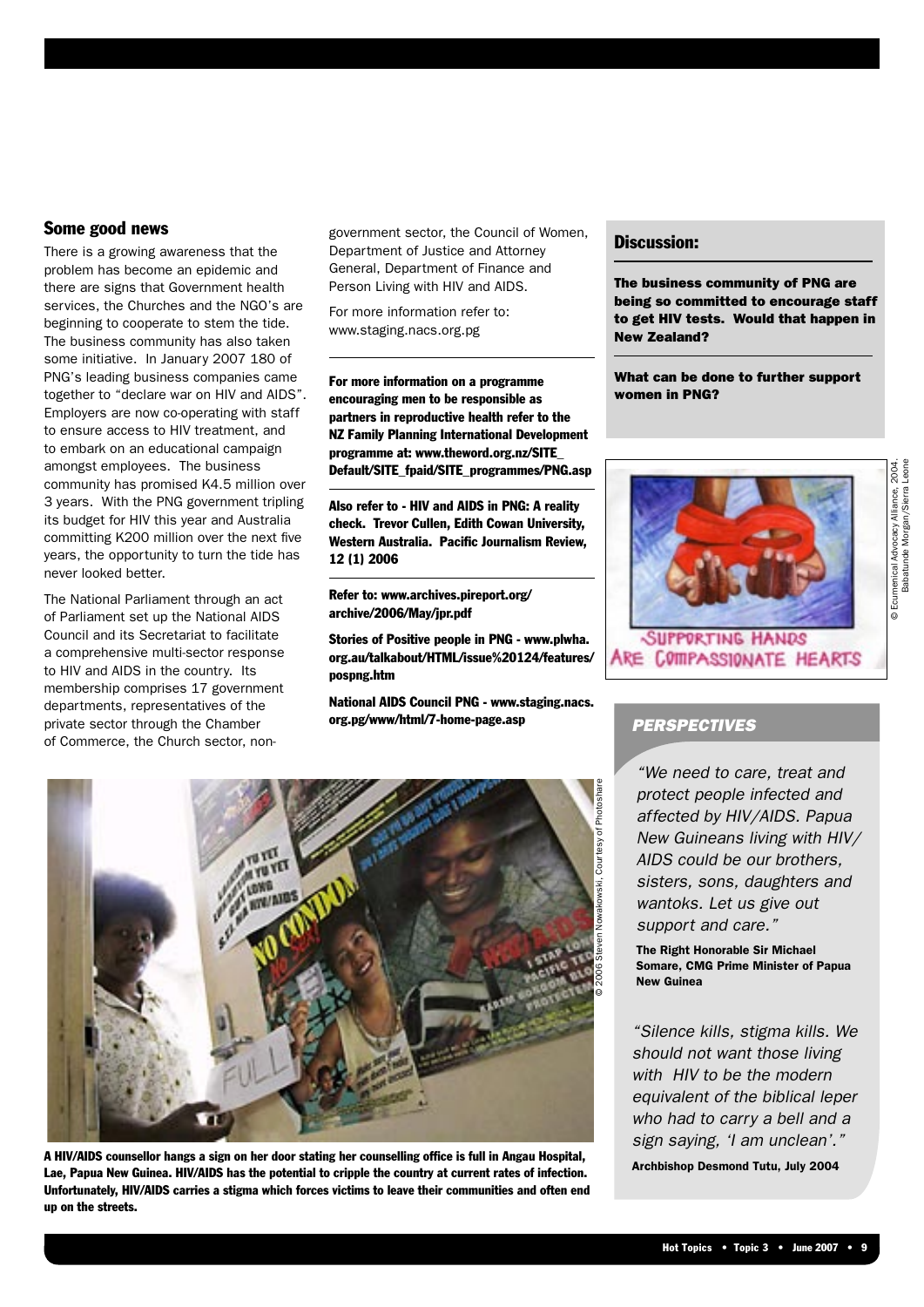

### What more can the Church do?



In 2006 the Christian Conference of<br>Asia called on its member churches to n 2006 the Christian Conference of mobilise in a creative response to HIV and AIDS.

It said the Church is called to:

• Promote a theology of life, reaffirming that AIDS is neither a sin nor a punishment from God.

### **PERSPECTIVES**

"Religious leaders are bound by their own laws and codes. Many would like to play a more public role but opt instead for a pastoral message of care and compassion, and so avoid the tricky issues of education and prevention. It's a great pity, because they are well placed to deliver much clearer and stronger messages. If contraceptives and condoms are the problem, then one would think that an emergency situation demands emergency measure."

Dr Trevor Cullen from Perth University

- Break the culture of silence, ignorance and denial in the face of human suffering.
- Challenge the health policies of governments to pursue people-centred and life-centred development.
- Encourage Church leaders to gain scientific knowledge and capacity skills to combat the disease.
- Join hands with other peopleorganisations, including associating with people who live with HIV and AIDS.
- Be visible in the suffering and struggle of the people.

An international alliance of churches (including the WCC) in a publication in 2006 set out 5 goals for churches

- 1. Fight stigma and discrimination
- 2. Promote prevention
- 3. Mobilise resources
- 4. Get access to treatment
- 5. Promote accountability

### Discussion:

A UN sponsored consultation on various theological issues related to HIV and AIDS produced a report suggesting some important themes for Christians as they reflect on their attitude to people who are HIV positive or who have AIDS. The consultation concluded that there are at least 6 themes that determine our attitude to HIV positive people:

God and creation - Is God one who punishes or is God one who has compassion?

Interpreting the Bible - Is the central theme one of exclusion or inclusion?

Sin - Is it a sin to alienate or stigmatise people who have HIV? Why do some say that HIV is a result of sin?

Suffering - Some see suffering as a virtue, is it?

Covenantal justice - Churches have tended to deal with the symptoms

rather than tackle the causes of injustice. What can the Church do to tackle the causes of HIV and AIDS?

Inclusiveness - The Church is an inclusive and healing community. Is it really?

#### Do you agree?

AIDS related stigma. Thinking outside the box: The Theological Challenge. A resource available from the Ecumenical Advocacy Alliance refer to: www.e-alliance.ch/media/ media-6250.pdf

### A Pacific Prayer

Compassionate God,

United as a family of your Pacific people We pray for all humanity yearning for peace

> in our hearts in our minds and for the world

We pray for those who have no peacefor the anxious and frightened for the ignored and despairing for those who are ravaged by war for those whose way of life has been wrecked by disaster, prey to disease, hunger and death

And we pray for those deprived of home, livelihood and decent health because of the insensitive brutally of others

We ask that peace reigns through the storms of life.

Make us your messengers of truth Make us loving and forgiving of each other;

Gentle and generous to all we meet, Following the example of Christ Who is the face of hatred Persisted in love.

Opening the way for all humanity From despair to hope From death to life

Amen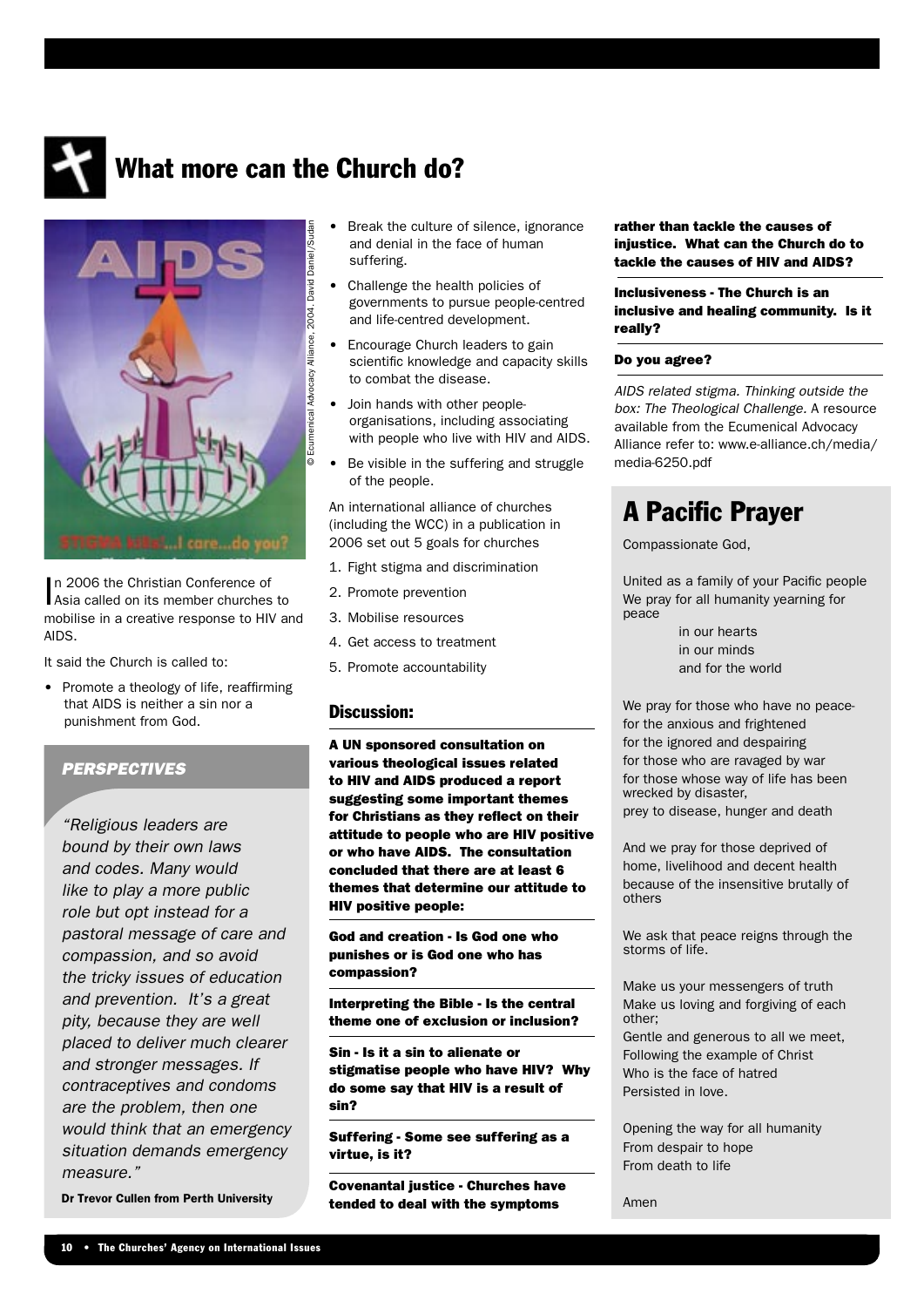### The Pacific Islands AIDS Foundation



The Pacific Islands Aids Foundation (PIAF) is<br>the first and only regional non-government organization focusing exclusively on HIV and AIDS in the Pacific. It was set up in 2003 and has its base in the Cook Islands. PIAF was born out of the vision of its founder, Ms Maire Bopp Dupont, a young Tahitian woman first diagnosed HIV positive in 1998.

### The aim of PIAF is to improve the quality of life for people infected with HIV and to promote prevention through:

- **Positive living.** To create a friendly environment to make it easier for people who are HIV positive to disclose their status without fear or discrimination.
- Positive health. To reduce the number of people who are HIV positive from progressing to the AIDS virus by providing access to treatment.
- Positive partnership. To involve all sectors of society in tackling the epidemic.
- Positive action and prevention. To improve policies that address HIV issues.
- **Positive investment.** To minimise the economic burden of HIV and AIDS on households.

### PIAF sees some common barriers that constrain an effective response to the HIV epidemic:

- A failure to acknowledge the serious nature of the problem.
- The invisibility of HIV and STD transmitting behaviours.
- National leaders, especially in the Church, preferring to deny the problem.
- A lack of societal and personal openness to discuss sexual matters.

Ms Dupont says "I believe that 'keeping it secret' is unhealthy at the individual, community and national level. People living with HIV must be given the support that will empower them to tell their story<sup>"</sup>

For more information about the PIAF refer to: www. pacificaids.org

### Adults and Children estimated to be living with HIV in 2006





### Useful websites:

New Zealand Aid www.nzaid.govt.nz Millennium Development Goals www.un.org/millenniumgoals United Nations HIV and AIDS www.unaids.org NZ AIDS Foundation www.nzaf.org.nz International Global Fund www.theglobalfund.org Secretariat of the Pacific **WALK CONSERVING WARE SECRETE** WWW.Spc.int Asian Development Bank www.adb.org World Health Organisation www.who.org Australia International Aid www.ausaid.gov.au World Council of Churches www.wcc-coe/resources Christian World Service www.cws.org.nz Oxfam New Zealand www.oxfam.org.nz Family Planning International Aid www.fpaid.org.nz Fiji School of Medicine www.fsm.fi HIV and AIDS information www.avert.org (CID) Council for International Development www.dev-zone.org.nz Pacific Islands Aids Foundation www.pacificaids.org www.worldaidscampaign.info/index.php/es/parti.. www.pacificaids.org/blog/ Ecumenical Advocacy Alliance www.e-alliance.ch